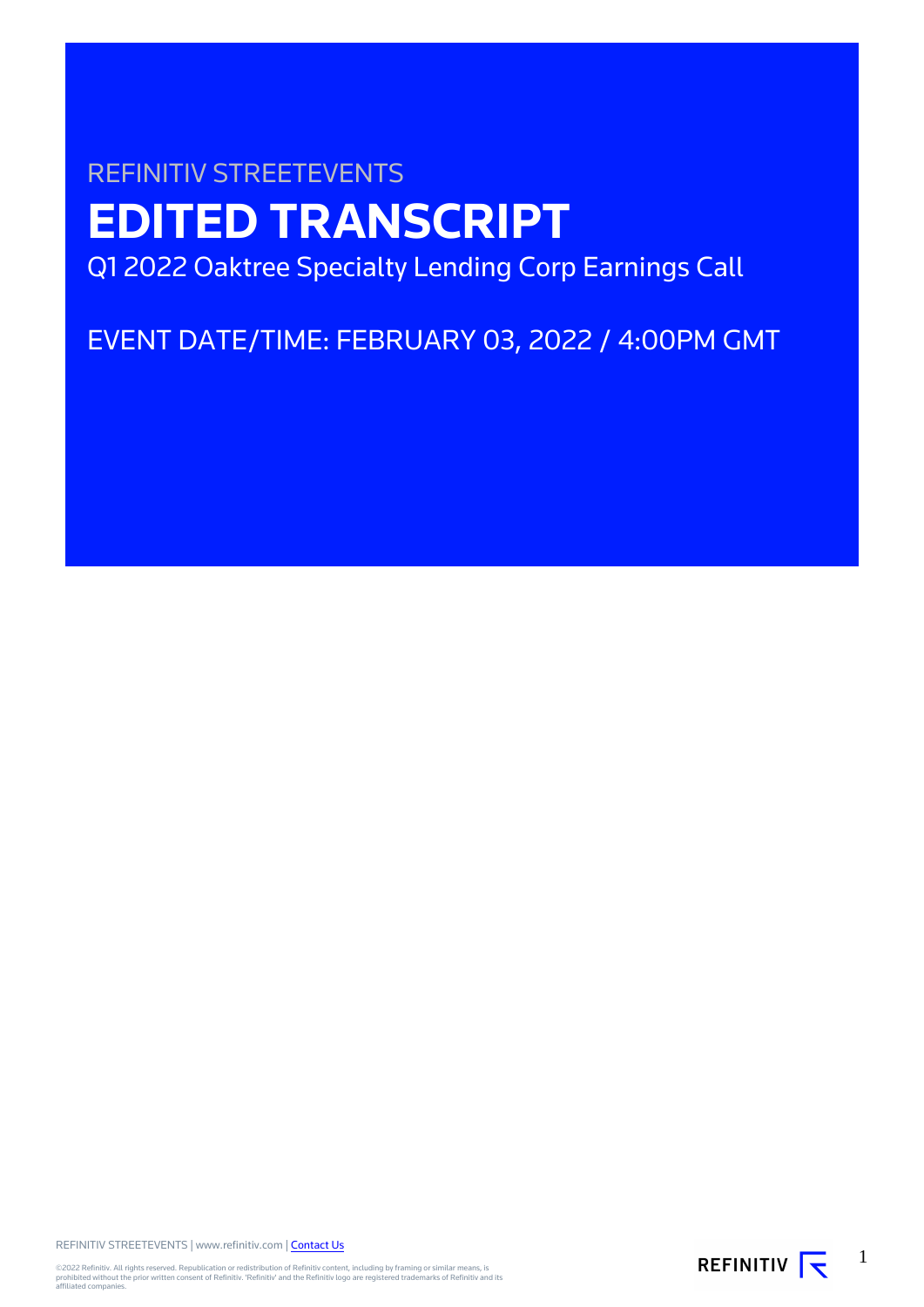# **CORPORATE PARTICIPANTS**

**Armen Panossian** Oaktree Specialty Lending Corporation - CEO & CIO **Christopher McKown** Oaktree Specialty Lending Corporation - CFO & Treasurer **Mathew M. Pendo** Oaktree Specialty Lending Corporation - President **Matthew Stewart** Oaktree Specialty Lending Corporation - COO **Michael Mosticchio** Oaktree Specialty Lending Corporation - IR

## **CONFERENCE CALL PARTICIPANTS**

**Kevin Edward Fultz** JMP Securities LLC, Research Division - Analyst **Kyle M. Joseph** Jefferies LLC, Research Division - Equity Analyst **Melissa Marie Wedel** JPMorgan Chase & Co, Research Division - Analyst **Ryan Patrick Lynch** Keefe, Bruyette, & Woods, Inc., Research Division - MD

## **PRESENTATION**

#### **Operator**

Welcome, and thank you for joining Oaktree Specialty Lending Corporation's First Fiscal Quarter 2022 Conference Call. Today's conference is being recorded. (Operator Instructions) Now I would like to introduce Michael Mosticchio of Investor Relations, who will host today's conference call. Mr. Mosticchio, you may begin.

#### **Michael Mosticchio Oaktree Specialty Lending Corporation - IR**

Thank you, operator, and welcome to Oaktree Specialty Lending Corporation's First Fiscal Quarter Conference Call. Our earnings release, which we issued this morning, and the accompanying slide presentation can be accessed on the Investors section of our website at oaktreespecialtylending.com. Our speakers today are Armen Panossian, Chief Executive Officer and Chief Investment Officer; Matt Pendo, President; and Chris McKown, Chief Financial Officer and Treasurer.

Also joining us on the call today for the question-and-answer session is Matt Stewart, the company's newly appointed Chief Operating Officer, the role he took over from Matt Pendo last week.

Before we begin, I want to remind you that comments on today's call include forward-looking statements reflecting our current views with respect to, among other things, our future operating results and financial performance. Our actual results could differ materially from those implied or expressed in the forward-looking statements. Please refer to our SEC filings for a discussion of these factors in further detail. We undertake no duty to update or revise any forward-looking statements.

I'd also like to remind you that nothing on this call constitutes an offer to sell or a solicitation of an offer to purchase any interest in any Oaktree fund. Investors and others should note that Oaktree Specialty Lending uses the Investors section of its corporate website to announce material information. The company encourages investors, the media and others to review the information that it shares on its website.

With that, I would now like to turn the call over to Matt.

#### **Mathew M. Pendo Oaktree Specialty Lending Corporation - President**

Thank you, Mike, and welcome, everyone. We appreciate your interest in and support of OCSL.

We produced strong results in the first quarter and started our fiscal year with steady origination activity and solid credit quality. We again grew NAV and adjusted net investment income, supporting our seventh consecutive quarterly dividend increase.

We reported NAV per share of \$7.34, up 1% from the prior quarter. The increase was primarily driven by unrealized gains in our portfolio as well as undistributed net investment income and successful realizations of non-core positions.

Adjusted net investment income per share was \$0.17 for the quarter compared with \$0.16 for the prior quarter. This was driven by higher interest income and fee income, partially offset by increases in incentive fees and interest expense. This builds on the earnings power we

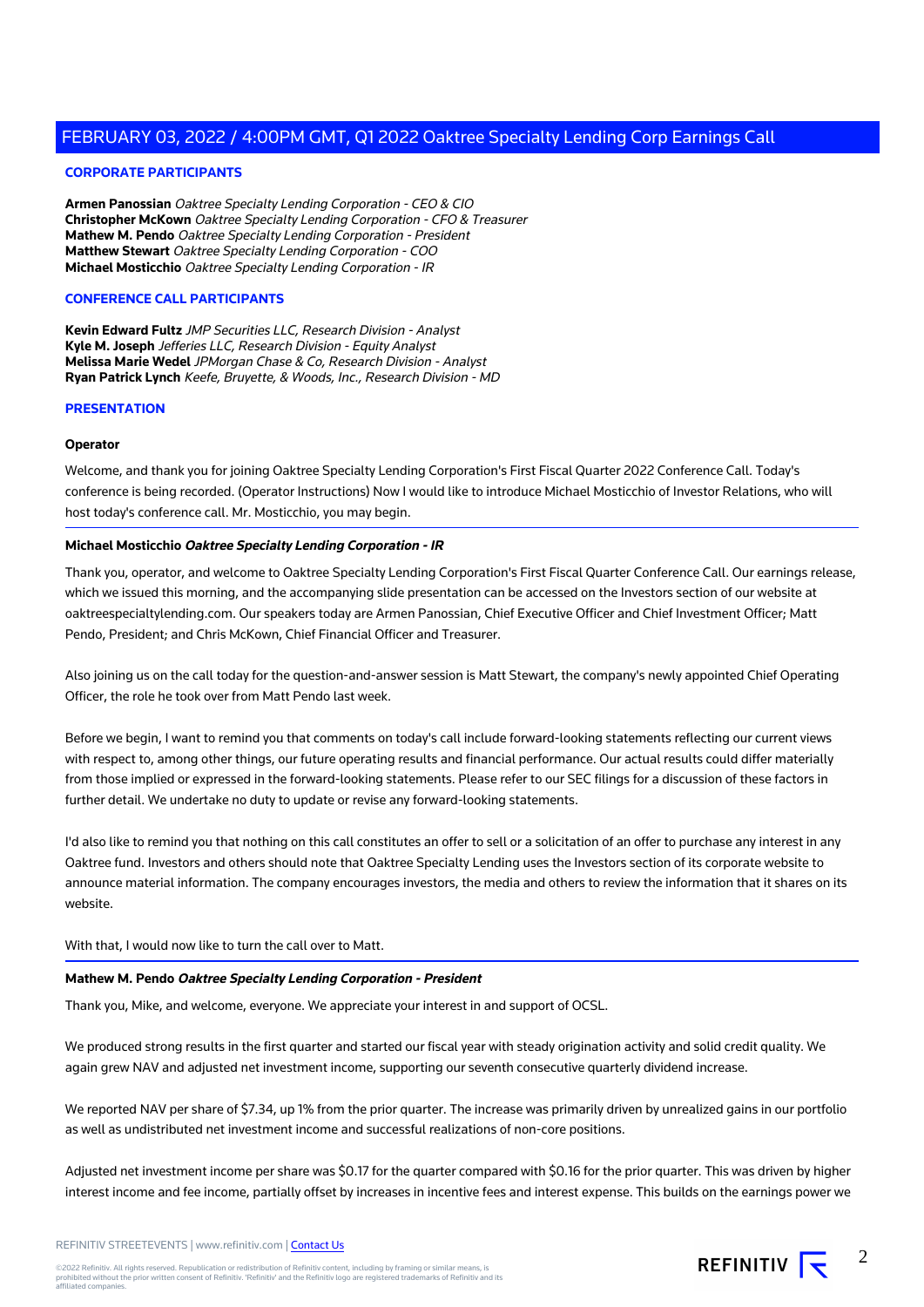established in 2021 when we achieved record annual adjusted net investment income under Oaktree's four years of management.

Given the strength and consistency of our earnings, our Board once again increased our quarterly dividend, lifting it by 3% to \$0.16 per share. Our dividend is now up 68% from its pre-COVID level.

Now turning to the portfolio. We originated \$300 million of new investment commitments in the first quarter. Of these, 73% were first lien loans and included \$227 million in private transactions and \$73 million in the new issue primary market. The weighted average yield on new debt investments in the quarter was 8.1%.

Capitalizing on the full breadth of the Oaktree platform as well as our team's experience investing across multiple cycles, we expect continued strong origination activity. Even in a highly competitive environment, we are confident we can continue to leverage the platform and invest resources to find deals that are structured and priced favorably.

We received \$235 million from prepayments, paydown and exits in the December quarter. This included exits and payoffs of \$44 million of lower-yielding investments. The average yield of investments that we exited was 7.5%. Notably, our non-core portfolio declined by nearly \$40 million and now stands at \$95 million or just under 4% of the portfolio at fair value at the close of the quarter.

We continue to selectively reinvest these proceeds into higher-yielding attractive opportunities.

Credit quality remains excellent, reflecting our sourcing capabilities and disciplined approach to underwriting. We invest selectively across a wide range of opportunities, enabling us to identify attractive opportunities while minimizing risks. As with the prior quarter, we had no investments on nonaccrual at the close of the first quarter.

With respect to the right side of our balance sheet, we have also identified additional opportunities to further enhance our borrowing flexibility and ensure we maintain ample liquidity to meet funding needs. During the quarter, we increased capacity on our credit facilities, increasing the size of our revolver to \$1 billion from \$950 million with the addition of a new bank. We also increased our low-cost Citibank Facility to \$200 million from \$150 million. The weighted average interest rate on debt outstanding was 2.3% in the December quarter, down slightly from 2.4% the prior quarter.

I would also like to share an important addition to our leadership team. Last week, our Board appointed Matthew Stewart as Chief Operating Officer of OCSL. I will continue in my role as President. Matt joined Oaktree in 2017 and prior to this promotion, served as the Senior Vice President and Investment professional on our Strategic Credit team. Matt brings a wealth of experience and expertise in the role, and we are confident he is well suited for the job.

Now I would like to turn the call over to Armen.

# **Armen Panossian Oaktree Specialty Lending Corporation - CEO & CIO**

Thanks, Matt, and good day, everyone. I'll begin with comments on the market environment and continue with some additional highlights from our fiscal first quarter.

Macroeconomic conditions held strong through the December quarter, supporting continued low default rates in the credit markets and overall strong credit quality. Supply chain disruptions and inflationary pressures, however, remain reasons for caution. Pandemic-induced supply constraints and labor shortages intersected with pent-up demand for a range of goods, resulting in elevated prices and the highest level of inflation in the U.S. since the 1980s.

Many economists expect inflationary pressures to persist through the first half of 2022, and the Federal Reserve has signaled that it will raise interest rates soon to tackle inflation and cool the economy before it overheats.

Should rates climb this year, investors may look for value in floating rate asset classes, including private credit. However, investors venturing into this market now must be especially selective because private equity firms, which in 2021 had record levels of available

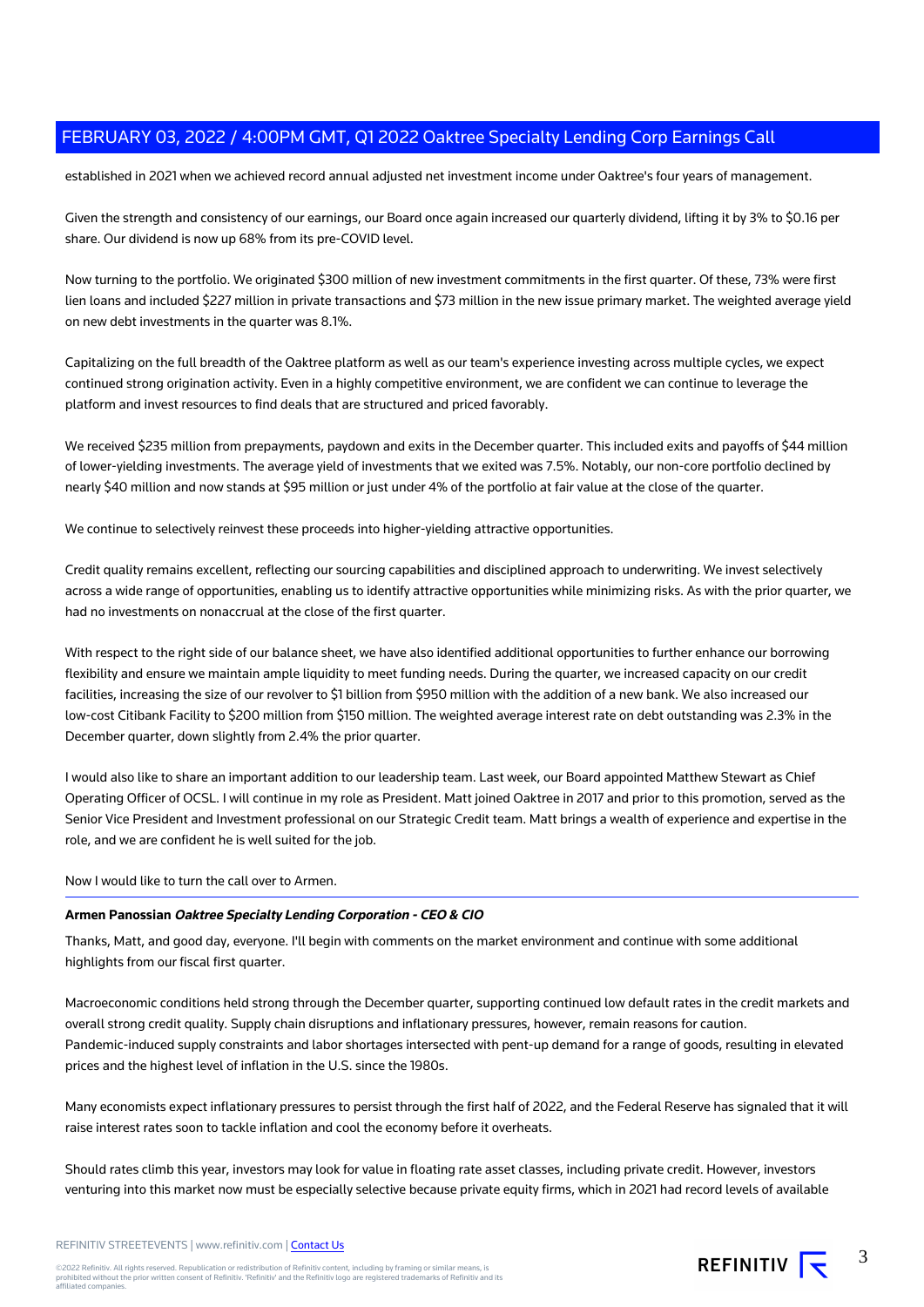capital are pushing up prices for companies in private markets as they deploy stockpiles of dry powder.

Beneath all of this, of course, is the ongoing pandemic. Like the Delta variant before it, the Omicron strain has spread rapidly throughout the United States and globally, forcing new travel restrictions in a number of countries around the world. This reminded all of us that the coronavirus remains a concern as we enter 2022. Its ultimate impact on both global demand and supply remains unknown. So, we continue to believe it's important to view the current environment with caution and flexibility.

As we have seen in January, the equity and government-related fixed income markets have experienced a good deal of volatility. Investors are expressing a high degree of uncertainty regarding how forceful the Fed will be in returning to a more historically normalized monetary policy. If this volatility continues or increases, it raises the potential for some market dislocation in our investing universe. If that is the case, we are well prepared to act. Oaktree's roots are in opportunistic credit investing, and we have demonstrated time and again over the years our deep expertise in investing in these types of market environments.

As you may remember, in 2020, when the financial markets experienced significant dislocations as an initial response to the pandemic, OCSL made several investments that turned out to be quite profitable and accretive to NAV. While we can't predict what the future holds, we can assure you that we are well prepared for all possible scenarios.

With all of that in mind, we maintain our focus on relative value and the best risk-adjusted returns. We capitalize on Oaktree's scale to invest across multiple industries with a diversified group of issuers and we leverage Oaktree's vast resources and capabilities to negotiate and structure customized private deals that provide downside protection.

In some cases, we are identifying opportunities in less traffic corners of the market by lending to non-sponsor owned businesses. But we also continue to assess the sponsor lending market, teaming with trusted private equity firms with operational advantages in attractive industries.

We also continue to identify compelling borrowers in the life sciences and technology arenas. We view these sectors as long-term beneficiaries of the increasing importance of applied sciences and digital commerce.

In summary, we are actively but carefully putting capital to work on favorable terms, ensuring that as we grow, we do so in ways that minimize risk while also generating solid returns for our shareholders.

Now turning to the overall portfolio. At the close of the first quarter, our portfolio was well diversified with \$2.6 billion at fair value across 140 companies. 87% of the portfolio was invested in senior secured loans. Importantly, first liens have grown to represent 70% of the portfolio, up from 60% one year ago, reflecting our conservative investment approach and emphasis on being at the top of the capital structure. Nearly 92% of our loans are floating rate, positioning us well if rates rise.

Median portfolio company EBITDA at December 31 was approximately \$105 million. As you know, we have been lending the larger, more diversified businesses to lower risk and bolster credit quality.

Moving on to investment activity. Although competition remained elevated, we leveraged the Oaktree platform to originate \$300 million of new investment commitments across 12 new and 9 existing portfolio companies in the December quarter.

I'd like to share with you a couple of illustrative examples of the opportunities we are finding, beginning with Mesoblast.

This biotech firm develops and commercializes allogeneic cellular medicines in the United States and several other countries overseas. Mesoblast offers products addressing a wide spectrum of medical conditions, including in the areas of cardiovascular, spine orthopedic disorders, oncology, hematology and inflammatory diseases. The company is currently collecting royalties on multiple products and has a range of late-stage product candidates that give it a robust pipeline.

Oaktree provided a \$90 million sole commitment to support the company's continued growth activities. OCSL was allocated \$11 million

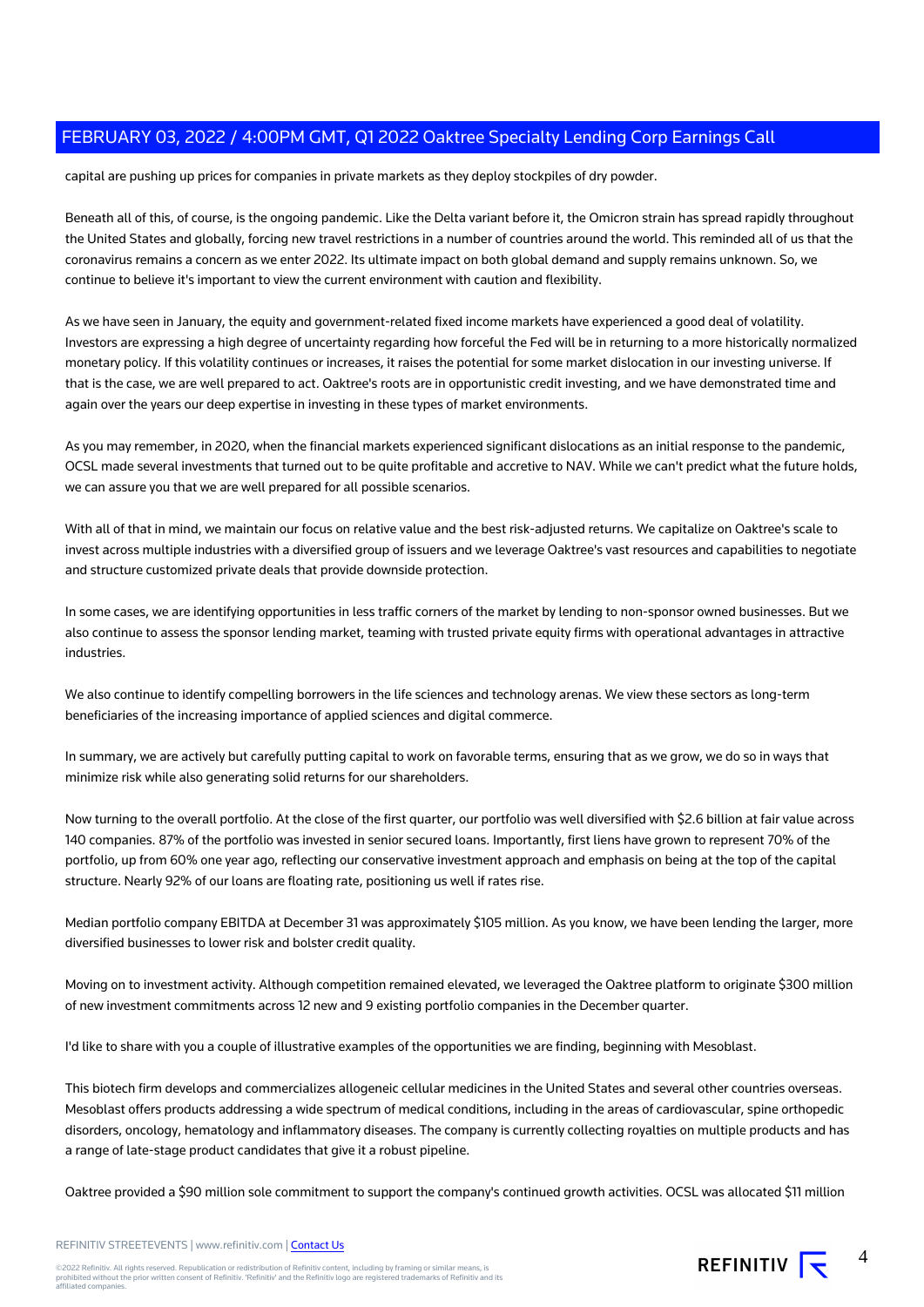of this first lien term loan at an attractively priced 9.75% yield.

Another compelling investment for us in the first quarter was our loan to PF Supreme, one of the largest Planet Fitness franchises in the U.S. with 70 locations, primarily in New York and California.

This is a sponsor-backed investment in a company that has been steadily recovering from the shocks of the coronavirus and has seen its membership rebound close to pre-pandemic levels. The company sought more flexible capital to fund its recovery and anticipated future growth. Oaktree provided a \$120 million commitment priced at LIBOR plus 7% in a first lien term loan, of which OCSL was allocated \$30 million. Following this financing, the company is appropriately capitalized even when considering the impact that the pandemic had on its performance.

Our origination activity remains healthy and gives us substantial momentum as we progress further into 2022.

Finally, I also want to congratulate Matt Stewart on his new role within Oaktree. He is a key contributor on our deep and talented team. Now I will turn the call over to Chris to discuss our financial results in more detail.

# **Christopher McKown Oaktree Specialty Lending Corporation - CFO & Treasurer**

Thank you, Armen. Hello, everyone.

OCSL delivered another quarter of solid financial performance, starting off fiscal year 2022 with strong momentum.

For the first quarter, we reported adjusted net investment income of \$31.2 million or \$0.17 per share, up from \$29.1 million or \$0.16 per share in the fourth quarter of 2021. The increase was the result of higher interest income generated from a larger average portfolio, combined with higher income from prepayments. Partially offsetting this was higher interest expense and higher incentive fees.

Net expenses for the first quarter totaled \$29.3 million, up \$1 million sequentially. The increase was mainly due to higher incentive fees driven by our continued strong financial performance as well as higher interest expense due to an increase in borrowings and our larger investment portfolio.

We accrued \$1.7 million of Part II incentive fees under GAAP in the December quarter. As a reminder, while GAAP requires us to take unrealized gains into account when accruing Part II incentive fee expense each quarter, OCSL will only pay these incentive fees annually and to the extent that it has realized gains that exceed realized and unrealized losses at fiscal year-end.

Turning to credit quality, which continues to be excellent. As Matt mentioned, we had no investments on nonaccrual at quarter-end as all of our portfolio companies made their scheduled interest payments.

Now moving to the balance sheet. OCSL's net leverage ratio at quarter-end remained consistent with the September quarter at 0.95x. Net leverage continues to be near the high end of our target range of 0.85 to 1x.

As of December 31, total debt outstanding was \$1.3 billion and had a weighted average interest rate of 2.3%. Unsecured debt represented 50% of the total debt at quarter-end, in line with the prior quarter.

At quarter-end, we had total liquidity of approximately \$594 million, including \$44 million of cash and \$550 million of undrawn capacity on our upsized credit facilities.

Unfunded commitments, excluding unfunded commitments to the joint ventures, were \$246 million, with approximately \$203 million of this amount eligible to be drawn immediately as the remaining amount is subject to certain milestones that must be met by portfolio companies.

As Matt mentioned, we increased capacity on our credit facilities in the quarter, raising our revolver to \$1 billion from \$950 million and

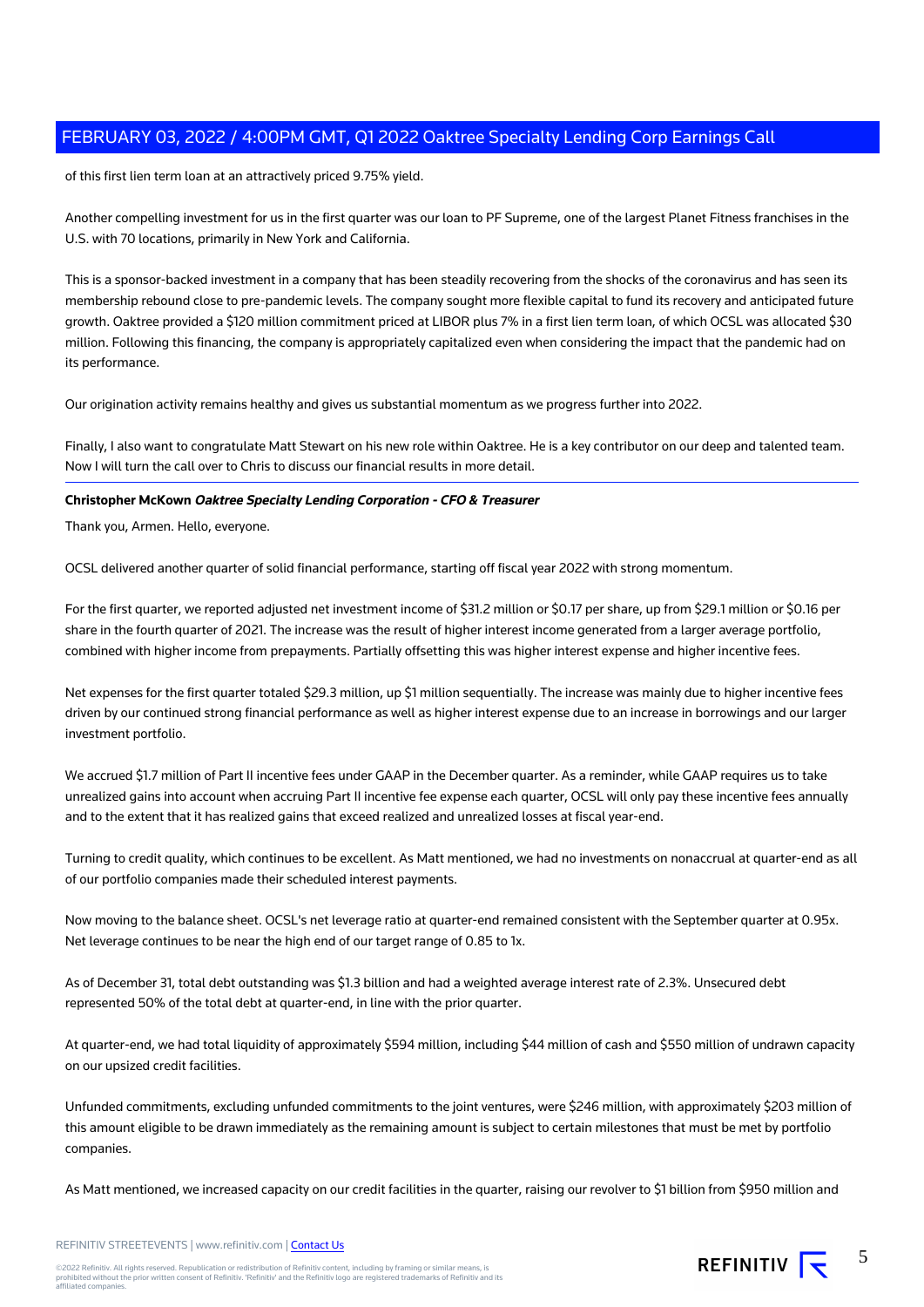welcoming a new bank to our syndicate of 19 lenders. We also increased our Citi Facility to \$200 million from \$150 million. We continue to maintain ample liquidity to meet our funding needs.

Now turning to our two joint ventures. At quarter-end, the Kemper JV had \$393 million of assets invested in senior secured loans to 61 companies. This compared to \$379 million of total assets invested in 55 companies last quarter. Assets grew as a result of new originations made during the quarter. The JV generated \$2 million of cash interest income for OCSL in the quarter, and we also received a \$450,000 dividend. Leverage at the JV was 1.4x at quarter-end comparable to the September quarter.

The Glick JV had \$145 million of assets on December 31. These consisted of senior secured loans to 44 companies. Leverage at the JV was 1.1x at quarter-end. OCSL's subordinated note in the Glick joint venture totaling \$56 million continues to be current. During the quarter, we received \$1.2 million of principal and interest payments on the notes.

In summary, we continue to be very pleased with our financial results and believe our diverse portfolio and flexible balance sheet positions us well for the future. Now I will turn the call back to Matt.

## **Mathew M. Pendo Oaktree Specialty Lending Corporation - President**

Thank you, Chris. Our strong financial results for the quarter enabled us to generate an annualized return on adjusted net investment income of 9.5%, higher than last fiscal year's quarterly average of just over 9%. We have been targeting ROE in the high single digits, and we are now right where we said we would be. However, we believe that we still have some room for improvement. We remain focused on positioning the portfolio for an improved yield by rotating out of lower-yielding investments and into higher-yielding proprietary loans. We made good progress again this quarter, exiting \$44 million of loans priced at or below LIBOR plus 4.5%, leaving only \$40 million left in the portfolio.

Our new investments continue to come on the books at attractive yields, which means there is more upside in yield on that portion of the portfolio that we expect to realize over time. And to the extent that we see additional incremental investment opportunities, we may look to exit loans that are priced below LIBOR plus 5.5% as a source of reinvestment capital.

As we've discussed before, another ongoing opportunity for us to increase ROE is to further optimize our joint ventures. We can accomplish this by selectively rotating out of lower-yielding investments into higher-yielding ones as well as increasing leverage at the JVs. We have capacity and will select to grow these portfolios over time, which we believe will be accretive to ROE.

In conclusion, we are very pleased with our strong first quarter financial results. We are excited about our prospects for the remainder of the year and are optimistic that we will continue to be able to identify new attractive risk-adjusted investment opportunities, enabling us to deliver improved returns to our shareholders.

Thank you for joining us on today's call and for your continued interest in OCSL. With that, we're happy to take your questions. Operator, please open the lines.

## **QUESTIONS AND ANSWERS**

#### **Operator**

(Operator Instructions) And the first question comes from Kevin Fultz with JMP Securities.

# **Kevin Edward Fultz JMP Securities LLC, Research Division - Analyst**

Armen, we always appreciate your insight on what you're seeing in the market, both on the sponsor side and the non-sponsor side where you like to play. Could you give us a high-level overview of the opportunities you're currently seeing as well as the competitive environment relative to the last few quarters?

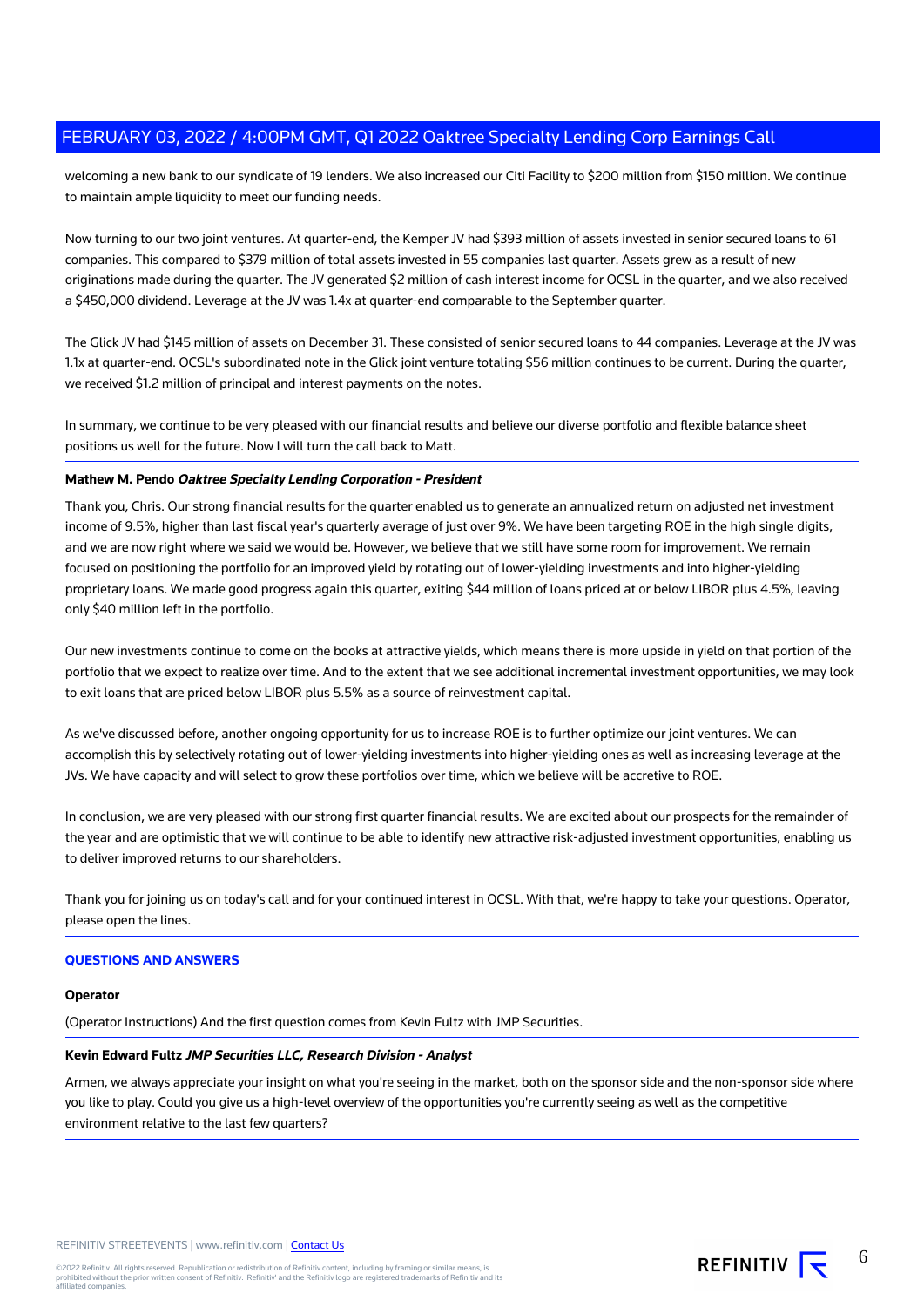# **Armen Panossian Oaktree Specialty Lending Corporation - CEO & CIO**

Sure. And thanks for the question. I wouldn't say much has changed in the fourth calendar quarter versus much of 2021. I think there continues to be a fair bit of competition amongst our peers, focusing on the sponsor-oriented lending product and direct lending. Generally speaking, spreads and legal terms have been pretty consistent over the quarter. I wouldn't say there's been a tremendous amount of incremental pressure on spreads and legal protections, but it continues to be highly competitive and weaker in terms of coupons and covenants than what we were accustomed to 3, 4, 5 years ago.

So I wouldn't say there's anything really tremendous happening in that part of the market. We are watching just very closely because in the month of January and in the month of November of last year, there was some volatility in the publicly traded below investment-grade markets. We saw some spread widening in high-yield bonds for a period of time. We saw last week, in fact, some spread widening in high-yield bonds. So a lot of that is initially at least driven by -- or the price movement is initially driven by a duration-oriented trade or duration-oriented risk around rising rates.

But we are noticing some spread widening occurring in the publicly traded markets, especially in high-yield bonds. And so we're a little bit cautious as to whether that will manifest itself eventually into broadly syndicated loans and direct lending. So as you know, we are looking across the different securities and investment opportunities that are appropriate for OCSL, including publicly traded debt and really considering on a relative value basis where the best risk-adjusted returns are. And so being able to look broadly like that, we are measuring how attractive direct lending markets are against some other opportunities that we see across the board.

But specifically relating to your question about direct lending as compared to itself over the last 12 months, I wouldn't say that there's been more rationalization of the market. I think the competition remains strong, but I would say that coupons and legal protections have been relatively consistent for the last couple of quarters.

## **Kevin Edward Fultz JMP Securities LLC, Research Division - Analyst**

Great. That's really helpful color. And then just a question relating to interest rate sensitivity. Could you provide the weighted average LIBOR floor for floating investments?

## **Armen Panossian Oaktree Specialty Lending Corporation - CEO & CIO**

I probably need to get back to you. I don't know if Matt or Chris have that, but typically, our LIBOR floors are between 50 and 100 basis points and really closer to 100 basis points. And we generally have LIBOR floors on most, if not all, of our floating rate investments. But I don't know, Matt Stewart or Chris, if you have that information handy?

# **Matthew Stewart Oaktree Specialty Lending Corporation - COO**

Yes. Around 80% of our loans either have LIBOR floors of 1% or 75 bps, and the balance is scattered throughout and even up to 1.5%. All of our loans do have LIBOR floors in some form, whether it's 0 or up to 1.5% on the high end, but 80% of our portfolio is around 75% or 1%.

#### **Kevin Edward Fultz JMP Securities LLC, Research Division - Analyst**

Okay. Got it. And I'll leave it there. Congratulations on the quarter.

#### **Operator**

The next question comes from Kyle Joseph with Jefferies.

# **Kyle M. Joseph Jefferies LLC, Research Division - Equity Analyst**

Just a quick modeling question. In terms of the interest income accretion related to the merger. How long should we expect that to kind of impact results? And should we kind of expect a diminishing amount in that line item going forward?

#### **Christopher McKown Oaktree Specialty Lending Corporation - CFO & Treasurer**

It's Chris here. It's going to continue to impact results for probably another couple of years as assets continue to roll off the books. You may have noticed maybe a little bit of a bigger decline quarter-on-quarter in that adjustment. And that's really a function of the fact that

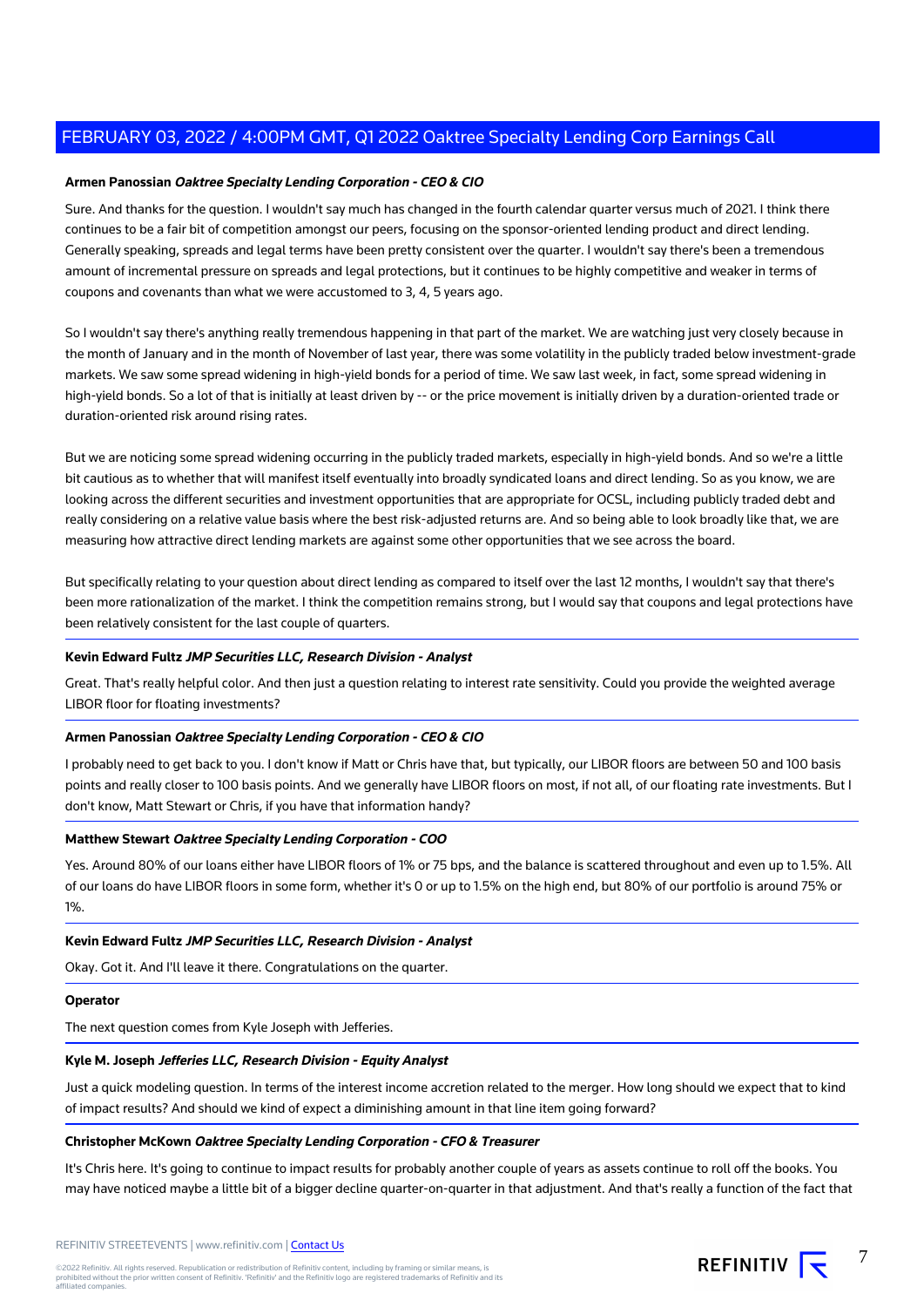we had some of the names that repaid last quarter and there was a lot of OID acceleration on a non-GAAP basis -- excuse me, on a GAAP basis rather. So as those rolled off, we see the number decreasing. So we do expect it will continue to trend down, but it's going to be with us for a little while longer, and we'll certainly continue to present those adjusted numbers to help strip out that noise.

# **Kyle M. Joseph Jefferies LLC, Research Division - Equity Analyst**

Yes. Appreciate that. And then probably for Armen or Matt, obviously, credit performance has been very, very strong, but can you give us a high-level sense in terms of what you're seeing from portfolio companies, fully recognizing you guys have a very diversified portfolio, but any sort of impacts from either wage or raw material inflation on EBITDA growth or EBITDA margins at the portfolio level?

# **Armen Panossian Oaktree Specialty Lending Corporation - CEO & CIO**

Sure. This is Armen. I think big picture, I think supply chain disruptions are real, and that's been true for several quarters. I didn't really see a meaningful improvement in the fourth calendar quarter. I would say it was kind of marginal improvement in terms of sort of getting rid of those supply chain roadblocks. The supply chain issues have caused two issues. One is a reduction in revenues, or reduction in unit sales of certain goods that are produced that need to have components shipped from overseas. There're definitely some issues around shipping that are delaying shipments of needed products.

So unit sales are down, that doesn't necessarily mean revenues are down because price increases have been passed through generally in a variety of different products as we've seen a pickup in demand amongst consumers for the better part of the last two years. But with higher energy prices, with higher commodity prices and supply chain issues, we have seen, generally speaking, cost increases as well, that are being passed through on a lagged basis generally across a variety of industries.

So it hasn't really caused a meaningful performance issue. But again, the unit sales reduction or the fact that unit sales haven't been able to keep up with demand is a little bit problematic for some of these businesses. But I would say, generally speaking, in our portfolio in late 2021 versus late 2020, businesses are generally doing better year-over-year despite these issues, despite the inflation and despite the supply chain disruptions. And I wouldn't say that many businesses are back to 2019 levels, but they are somewhere in between - pretty much all of them are somewhere in between 2020 performance and 2021 performance and showing some indication that 2022, depending on the industry, will be close to recovery with the 2019 comparison.

I'll give you one example. We did lend to a new company this quarter called PF Supreme, which is the Planet Fitness franchisee. It is a little bit of a reopening trade, obviously. And that business, even prior to our investment had recovered to about 85% of its membership subscription base in comparison to its 2019 levels. So that's just one data point for you that we're heading in the right direction, but we're not out of the woods at this time.

#### **Operator**

The next question comes from Ryan Lynch with KBW.

#### **Ryan Patrick Lynch Keefe, Bruyette, & Woods, Inc., Research Division - MD**

First one I had, you gave some good commentary about market conditions, but I wanted to drill down on a little bit further was just how are you guys seeing market activity shaping up in the first month?

And what is kind of your outlook from a market activity standpoint as far as yield values go just because 2021 was such a unique year where we saw such kind of a flood of increased origination and deal activity in the back half of the year? I'm just wondering if you're seeing any spillover in the early month of 2022. And kind of what is your outlook for the next, maybe call it the first half of 2022?

## **Armen Panossian Oaktree Specialty Lending Corporation - CEO & CIO**

Sure. This is Armen. It's a good question. I don't think one month is enough to really deduce any sort of meaningful trend on deal activity. But a little bit of a feeling or a concern that I have about deal activity for this year, especially as it pertains to sponsor activity. With the rise in rates, we have seen a contraction in valuation multiples generally, even for companies that are not levered. If you just look at the equity market, there is a general downward trend in valuation multiples. And that should cause a pause in LBO sponsor activity for new deals. As multiples decline, sellers are unwilling to sell because they kind of remember what their valuation multiples were 6 or 12

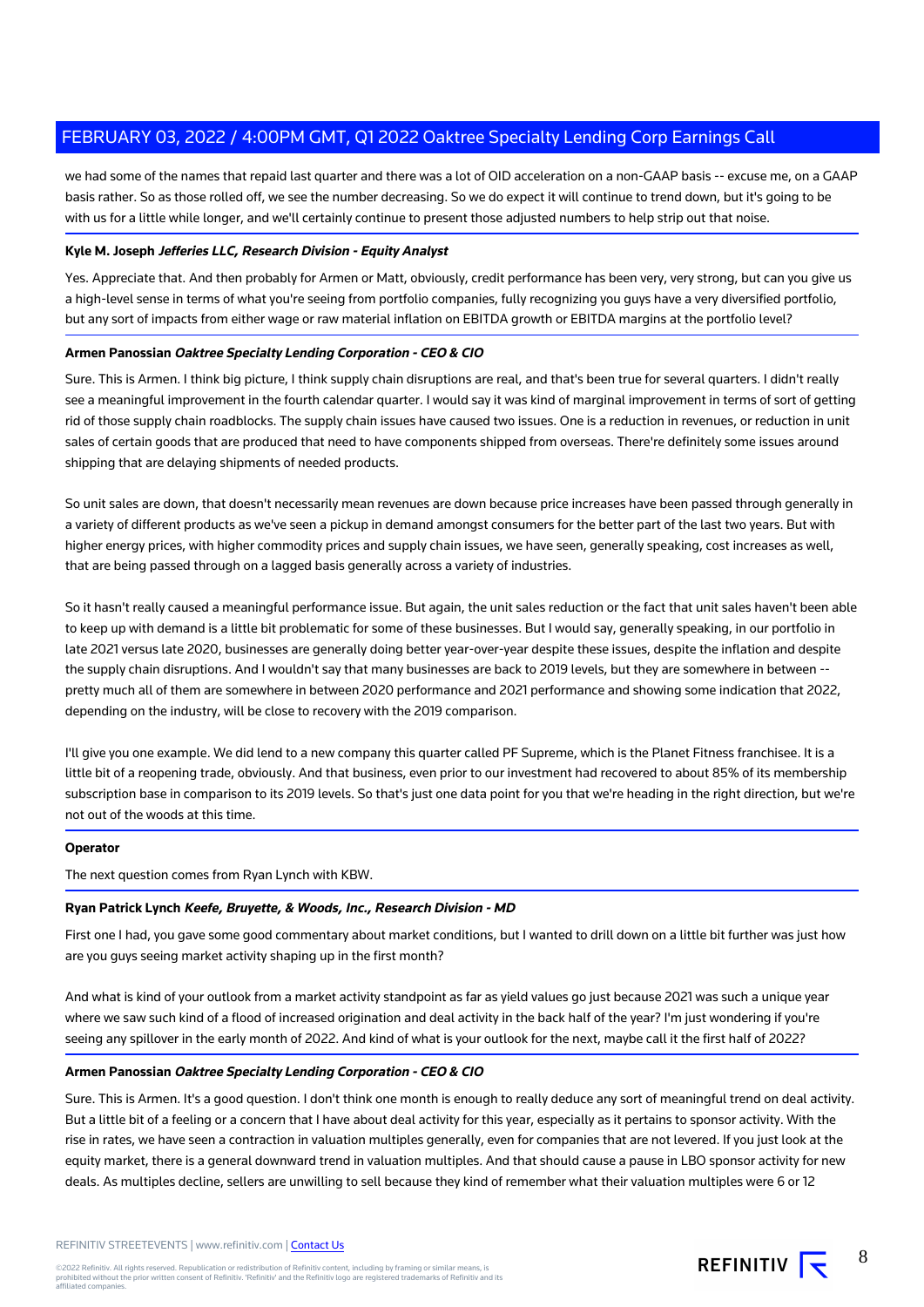months ago.

And then even private equity firms that bought a company three years ago at 12x EBITDA may not be willing to sell that company, or an interest in that company, to another private equity firm at 10x EBITDA or 9x EBITDA.

So I would expect that private equity firms will take a pause on deal volume as valuation multiples become more reflected in deal terms. But I think one month is too soon to make such an assessment. It's just more of a market prediction than something that I would think is, at this point, really reflected in deal flow.

We are seeing a lot of volume; we could definitely invest capital very rapidly in sponsor deals. We are seeing non-sponsored deal activity as well. We're quite busy, especially in our life sciences area right now.

So we're not seeing our type of deal volume really take a hit so far this year. But we are cautious. We're cautious because of what we're seeing in the markets. We're cautious because of what we're seeing in the publicly traded fixed income areas. And so we're going to be very vigilant and look for opportunities to once again drive NAV if it presents itself at some point in the next 12 or 24 months.

# **Ryan Patrick Lynch Keefe, Bruyette, & Woods, Inc., Research Division - MD**

Okay. That's helpful color. And yes, your guys deal flow is a little bit, I would say, you need -- you guys do some more kind of off-the-run type of transactions in non-sponsor. So you guys are in, I think, a good spot. Even a private equity sponsored deal flow slows down a little bit. On that point, you guys are now at the upper end of your leverage target range. I think you guys have made it pretty clear in the past unless it has changed recently that you guys don't see that really shifting anywhere. So what are the goals then for OCSL throughout 2022, given that you guys are kind of at your targeted leverage range? How are you guys looking to manage the portfolio? How are you guys looking to manage growth?

# **Mathew M. Pendo Oaktree Specialty Lending Corporation - President**

Ryan, it's Matt Pendo. First question on the leverage range. We're comfortable with the range, we're at the higher end and it's been over the last few quarters. But I think versus our peers, we're at the lower end, and we like being lower levered and having just more flexibility and dry powder if there's opportunities to present themselves. So we're comfortable on the leverage side. We obviously think we have very good access to the capital markets, and we've done several offerings that have worked well.

I think in terms of what this means for the portfolio growth, it's a little bit as we talked about ROE and our leverage there. It's rotating out of the lower-yielding assets. We still have some room there. And we talked about like LIBOR plus 450, LIBOR plus 550. So there's still the opportunities of accretion from rotating out of the lower-yielding to the higher-yielding loans, which we've been doing. I think there's more to do there. We've got a lot of benefits out of the merger with OCSI. But I think -- there's probably some more to do there just in terms of scale and diversification. There's a little bit more to do on the JV front in terms of a little leverage there. But it's really just kind of more of the same, maybe it's a little boring, but I think there's a lot to do if we just kind of keep doing what we're doing on the portfolio rotation and that's our focus.

#### **Operator**

(Operator Instructions) The next question comes from Melissa Wedel with JPMorgan.

#### **Melissa Marie Wedel JPMorgan Chase & Co, Research Division - Analyst**

I was hoping we could touch on the weighted average yield of new investments during the quarter, trying to sort of understand the context of that given sort of a 50 basis point decline in yield quarter-over-quarter with a little bit less first lien in the mix this quarter versus last. So if I'm looking at that right, does that sort of imply that, that was really all spread compression?

#### **Armen Panossian Oaktree Specialty Lending Corporation - CEO & CIO**

Matt Stewart, do you want to take that question?

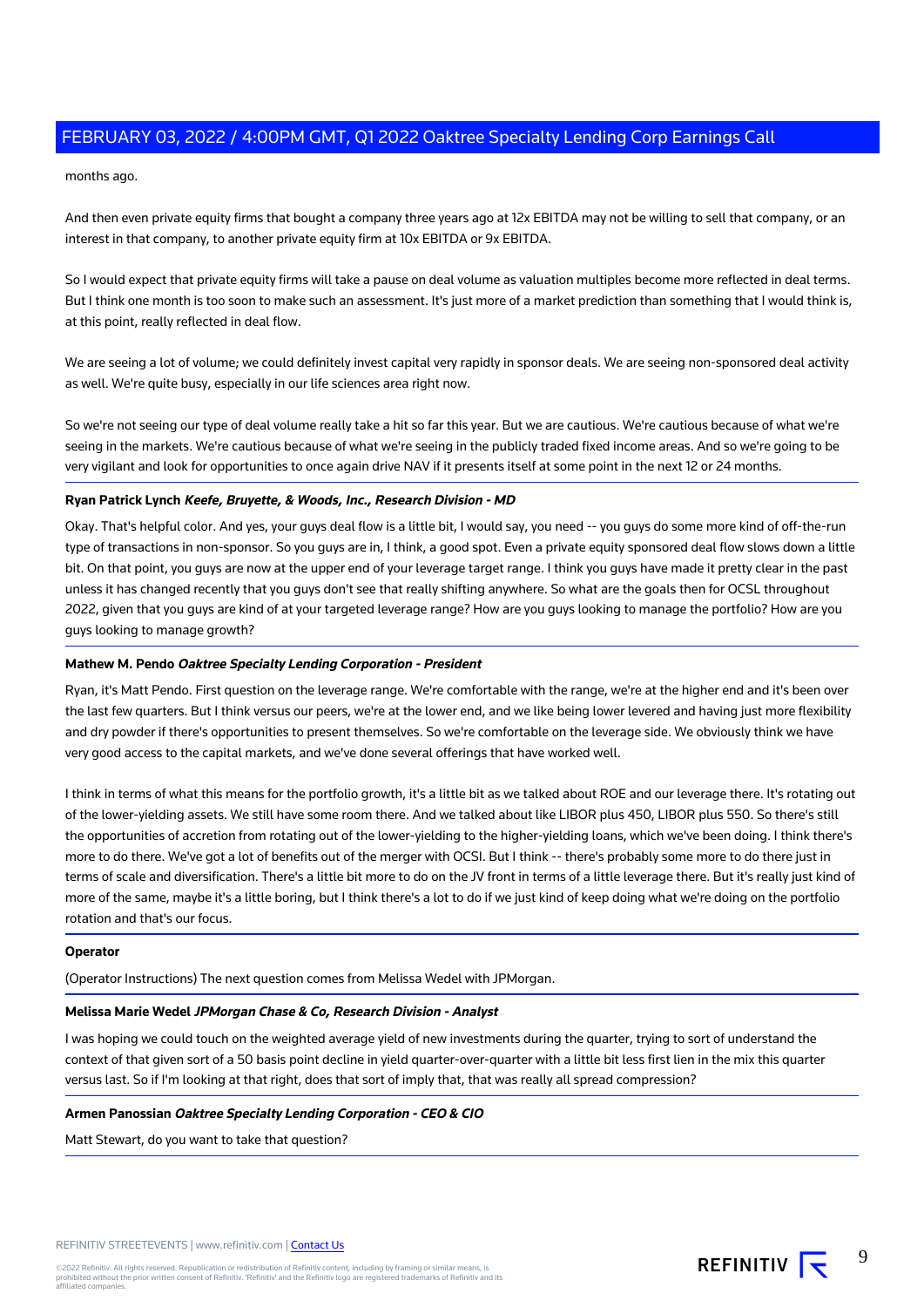## **Matthew Stewart Oaktree Specialty Lending Corporation - COO**

Yes. That's part of what it was. We did have a couple of second liens in the portfolio which refinanced down, which we stayed in, which did result in some compression on our yield as well. We are still seeing deals in line with what we had been producing the last couple of quarters. I know we are down 50 basis points and almost down a point from where we were two quarters ago.

But we are still seeing yields kind of in that mid-8% range, and we do expect to continue to originate as Armen noted before. We are seeing opportunities in the life sciences space and technology space. So I wouldn't point to one data point on a quarter. Some of that is timing and some of those refis that I mentioned. But we are seeing some spread compression and some yield as the market environment is getting more competitive out there.

## **Mathew M. Pendo Oaktree Specialty Lending Corporation - President**

Yes, this is Matt Pendo. If you go back to our March 2021 quarter, the yield on new commitments was 8.2%. So we'll have quarters where it will move in that range.

# **Melissa Marie Wedel JPMorgan Chase & Co, Research Division - Analyst**

Sure. Okay. So to take it then that that's really sort of similar to the March quarter of '21 where there was a dip down and then sort of a rebound back up? Are you looking at sort of the yield on new investments this quarter is a bit more of a blip, albeit in a still competitive environment?

## **Matthew Stewart Oaktree Specialty Lending Corporation - COO**

Yes, I think that's...

## **Armen Panossian Oaktree Specialty Lending Corporation - CEO & CIO**

This is Armen. Yes, I would say that's fair. I wouldn't say we have a such a great number of data points in any given quarter to call it a statistically significant yet to make such an assessment that this is the new norm in our pipeline that we're looking at. It's all over the place. There are deals that are significantly north of 8.1% and 8.5%. And there are some situations below it. So I think it's hard to make any sort of directional assessment based on one quarter.

#### **Melissa Marie Wedel JPMorgan Chase & Co, Research Division - Analyst**

Okay. Fair enough. Follow-up question on the issue related to the leverage position at the end of the quarter. I know in the past, you guys would certainly like to take advantage of volatility. And you've also been willing to sort of hold a lot of dry powder or just some amount of dry powder, I'll say, ready to deploy, if that's the case. And Armen, you talked about potential volatility that could come from uncertainty around Fed actions. So given that potential uncertainty and possible volatility at some point, but you're positioned at the high end of leverage. Does that indicate -- should we read into that at all? That's sort of an assessment on your part of the likelihood of volatility in the market at this point?

# **Armen Panossian Oaktree Specialty Lending Corporation - CEO & CIO**

Yes, this is Armen. It's hard to predict both the timing and scale of any level of volatility. We are at the high end of our leverage target, but we still have assets that are low yielding and sort of able to be turned into cash pretty quickly if we saw the opportunity to buy or originate deeply discounted assets. We aren't moving our leverage target. We could potentially see a situation where in a quarter, we have the opportunity to buy assets and increase leverage above our target temporarily. But we don't see such depth of volatility at this time to do anything to extreme.

We recognize the fact also that we are trading at NAV, or above NAV, and if we did see the opportunity to make such investments, we could potentially look for equity. If we saw cracks in the market that would open up a big opportunity to do so. And with Oaktree's background and depth in looking for those opportunities, both privately negotiated and public, I think that we are very well situated and have the credibility to move with great conviction when that occurs.

And I would expect that we would do so if that materializes. But I don't have this deep expectation at this moment in time that there's going to be this distressed opportunity anywhere near what the pandemic brought about.